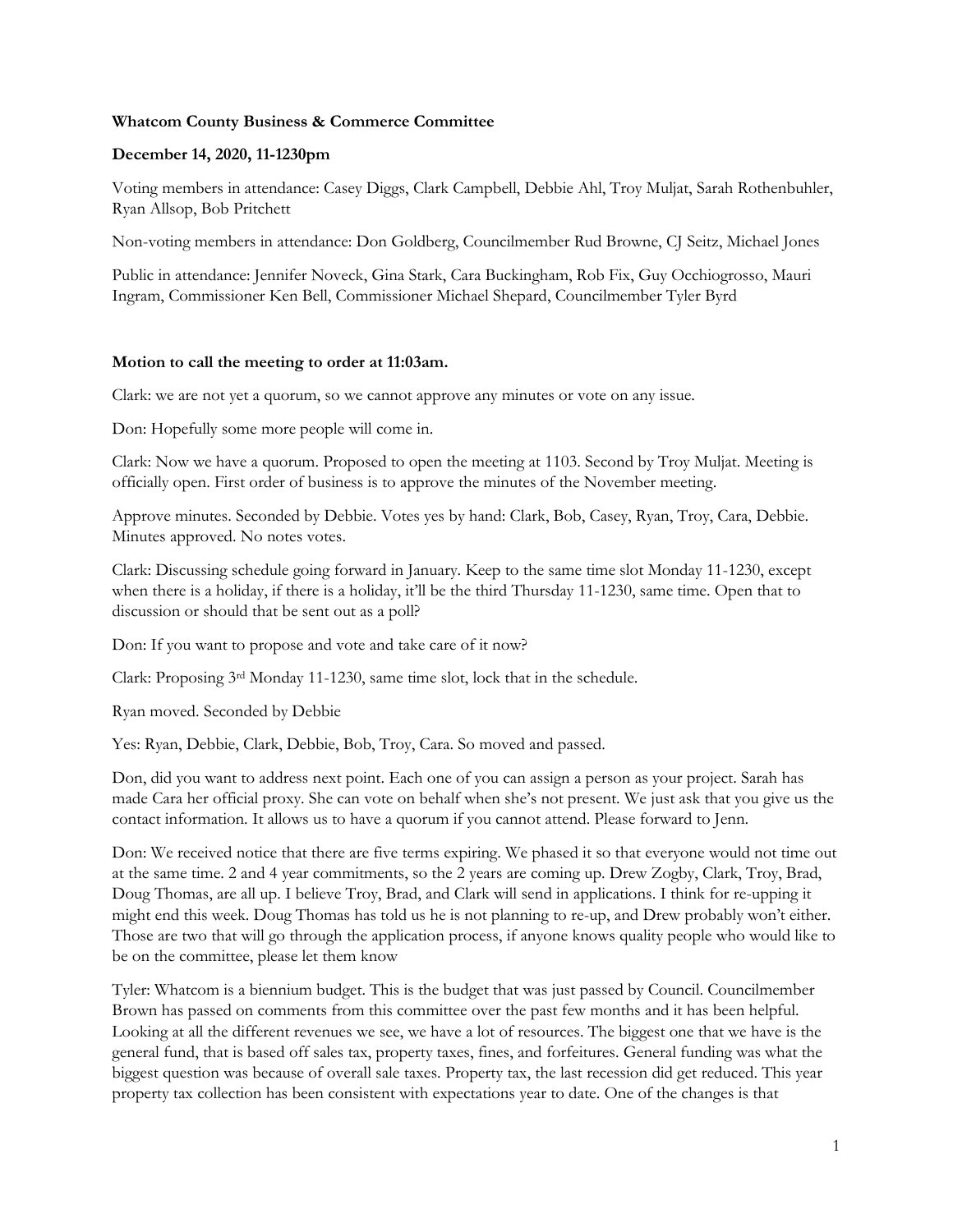mortgage companies are paying taxes on behalf of lenders so they do not have problems due to nonpayment of taxes. So we have not seen a reduction year to date. From a sales tax standpoint, in our general fund, year to date through Sept we are down 2.2%, if you would have asked that in March, as some Council Members would have thought this would have been down 10-20%. There's a couple of reasons. Early on January and February, we were up 10% year to date in first two months. First quarter collections strong. March and April went flat, about 3% increase. Then May and June came around and there was a big reduction, 22% reduction in May, 17% in June, in July-August was about 7% reduction. But at this point when looking at minus 2.2% reduction year to date, I would say overall our general fund sales tax collection has been consistent outside the real big dip with the business closures due to Governor's orders. That's our sales tax projection for this. We've tried to use this information for 2021-2022. One of the complications, we collect sales tax for a number of funds, we also do it for criminal justice purposes to fund the jail, a jail sales tax, behavioral health fund, to support chemical dependency work. This group knows that there is an economic investment sales tax fund for infrastructure improvements, lodging sales tax, and then there is a real estate excise tax being collected. All of those we've been monitoring and seeing what they look like in 2020 and see what they might look like in 2021-2022. We were pretty nimble this year, early on the county administration asked the council to put in a hiring freeze. That hiring freeze reduced expenditures. Operating costs are about personnel costs, 75% personnel costs. The way we spend money is by employing people, so the way to save money is to not hire people. We have transferred 21 positions, or kept them at a hiring freeze to reduce expenditures, and forwarded that into 2021. We are down 20-22 positions.

Then with the uncertainty that is surrounding us is a status quo budget, no real new programs. Existing county services will be maintained but we will be monitoring on a quarterly basis what revenues look like and we will be engaging the council to hire back some of the employees we have freezes on, new programs if we see revenues stabilize. Not sure what the group is looking for, this is a brief outline, I could go on and on. Council members on the call. Happy to answer any specific calls.

## Don: Sarah, do you have questions?

Sarah: From the business standpoint, it is critical to understand where revenues are coming from. So, that summary of general fund revenue, it would be helpful if we could see the breakdown of property and sales tax, since that is over 50%. How much of that increase is online sales or taxes from amazon, you wonder about sustainability there. We've seen significant tax increase over commercial property in the past two years, I'm guessing how sustainable that is over time. Council asks us what we can do, knowledge is everything and it has been surprisingly hard to get a spreadsheet budget. That summary is words is dangerous if we are making budget decisions with that information.

Don: I'm guessing that part of sales tax is that people were buying fewer items that were very expensive like boats, RVs, big ticket items. Can we track any of that?

Ken: To her point, it's not about the words and what you think it is, it is about seeing the numbers. We can conjecture all day long. I think what Sarah is asking for is a spreadsheet. I do not think we should go down that road.

Don: I wasn't trying to replace one with the other, I was just asking if sales tax was better than

Sarah: The harder it is to get the facts in front of us, the more concerned we get. Smoke and mirrors and big curtains aren't helpful. How can we be helpful?

Clark: From your point, what part the county gets, what part the city gets, this trend we are seeing now with Amazon, I am sure a lot of businesses in this group can attest to this that it is up quite significantly. If that persons address in the county, the county get it, but if it is in a city, then the city gets it.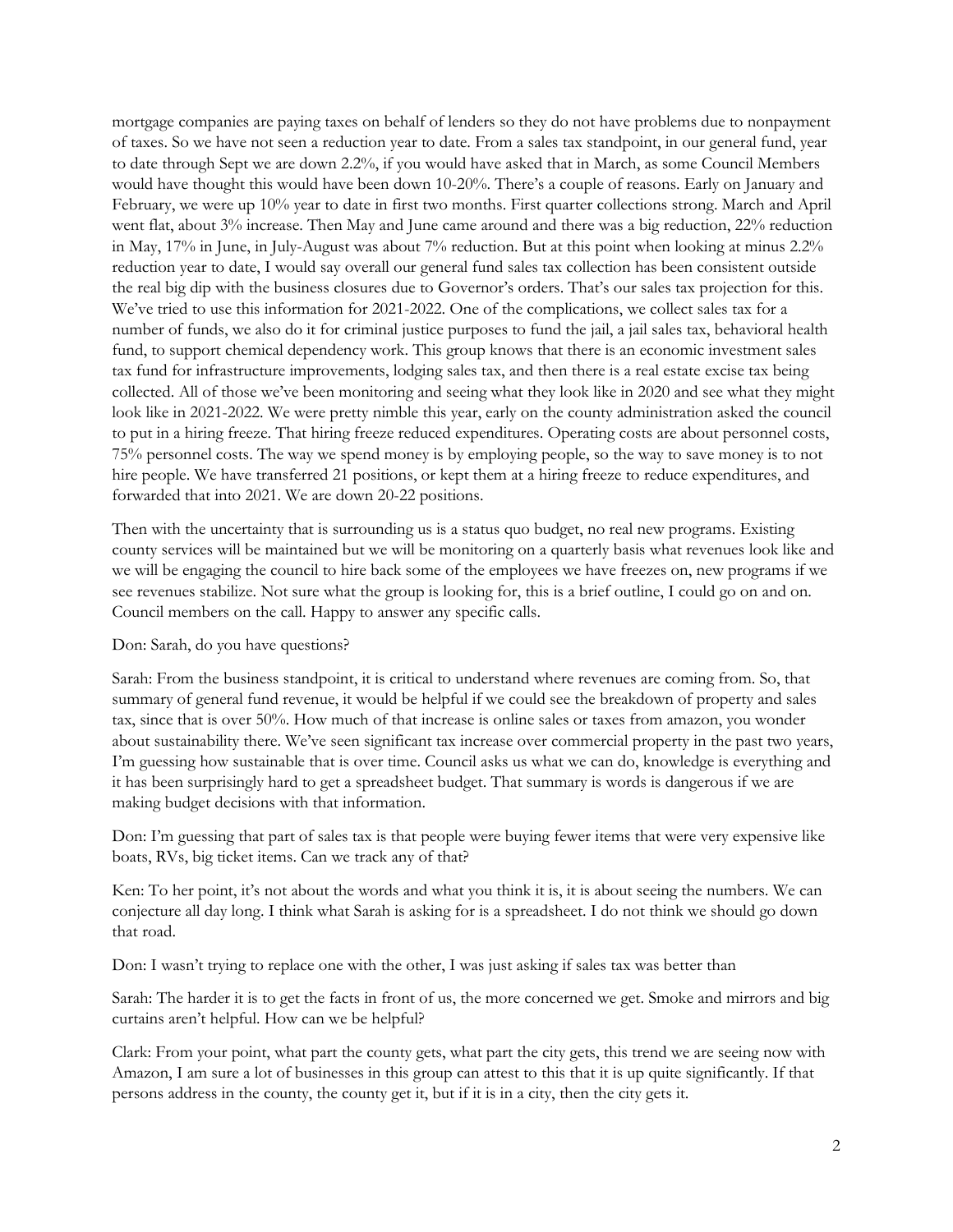Rud: County gets a greater portion of the tax in unincorporated.

Clark: Once you know what the assumption is, what is the assumption on the cost line, do we need to do deeper cuts to critical services? I think we are getting overall stories on that, without the detail on what do the revenue streams look like? What are the assumptions around those?

Don: Projections was another important aspect, wasn't it Sarah?

Sarah: Yes.

Rud: Can I take a shot at that? We are very fortunate to have Tyler Schroeder and Brad Bennet running the finance team. They know what they are doing, they've been doing this a long time. The county's revenue is three sectors: property tax, which frankly just keeps happening. Sometimes it is delayed because someone might die, but one way or the other. Parent revenue: being collected at the state level and Vegas revenue: federal government throwing resources our way. It is the Vegas stuff that worries me because we have no idea what they are going to do. The reason we are stable is because of that money this year, if we went without it the loss we'd be looking at would be much higher.

Sarah: Thank you. Rud I think you have the most experience of anyone. Tyler, I do not have your email, there has to data feeding into that summary that we can make some sense of it. Without some details and some facts beyond a summary our hands are tied and we are just guessing.

Debbie: I am wondering if there is a way we might work or put together. I've found Tyler to be so helpful. Perhaps we could work to put together a spreadsheet so they know what you want to see, we understand it cannot be at the business level. But it seems like maybe we should do it this way. Tyler has always been really transparent when I've worked with him.

Tyler: It is not that often that people are that interested in the nuts and bolts of a county budget. If there is that interest, I'd be more than happy to get that information.

Clark: I want to put a motion to the group. We put a group together, then that group puts the question forward as a sub-committee as Debbie had proposed, then that comes back to the sub group and they can present to the wider group. That will make it more efficient. Propose a small group just to get that data set queued up for the January meeting. Motion to form a sub-committee to get a revenue stream breakdown. Second for that motion Troy. All in favor: Clark. Casey, Sarah, Debbie, Ryan, Troy, Bob.

Do we just want to do that through going through the group that sets the agenda each week? Don, Jenn, Debbie, and Clark?

Don: I think we should do what we did like we did with housing. Sub-group comes up with questions, get them to Don, he gets them to Tyler.

Rud: Just to be clear, I do not think we can give any additional granularity on sales tax. The property tax increase is not anything that the County has done. This is due to the McCleary decision. The County has no control, that's not quite true, we do have control over increasing it, but we have not voted to. But the County has not done anything to increase property tax, it is all at the state level.

Tyler: Glad you brought that up. How that commercial and residential property tax effects the county budget or if it impacts other entities.

Don: Clark, I propose that Jenn and I will send out an email who will be part of that team and we will create it for you.

Clark: Further questions for Tyler? Trying to think if I have any.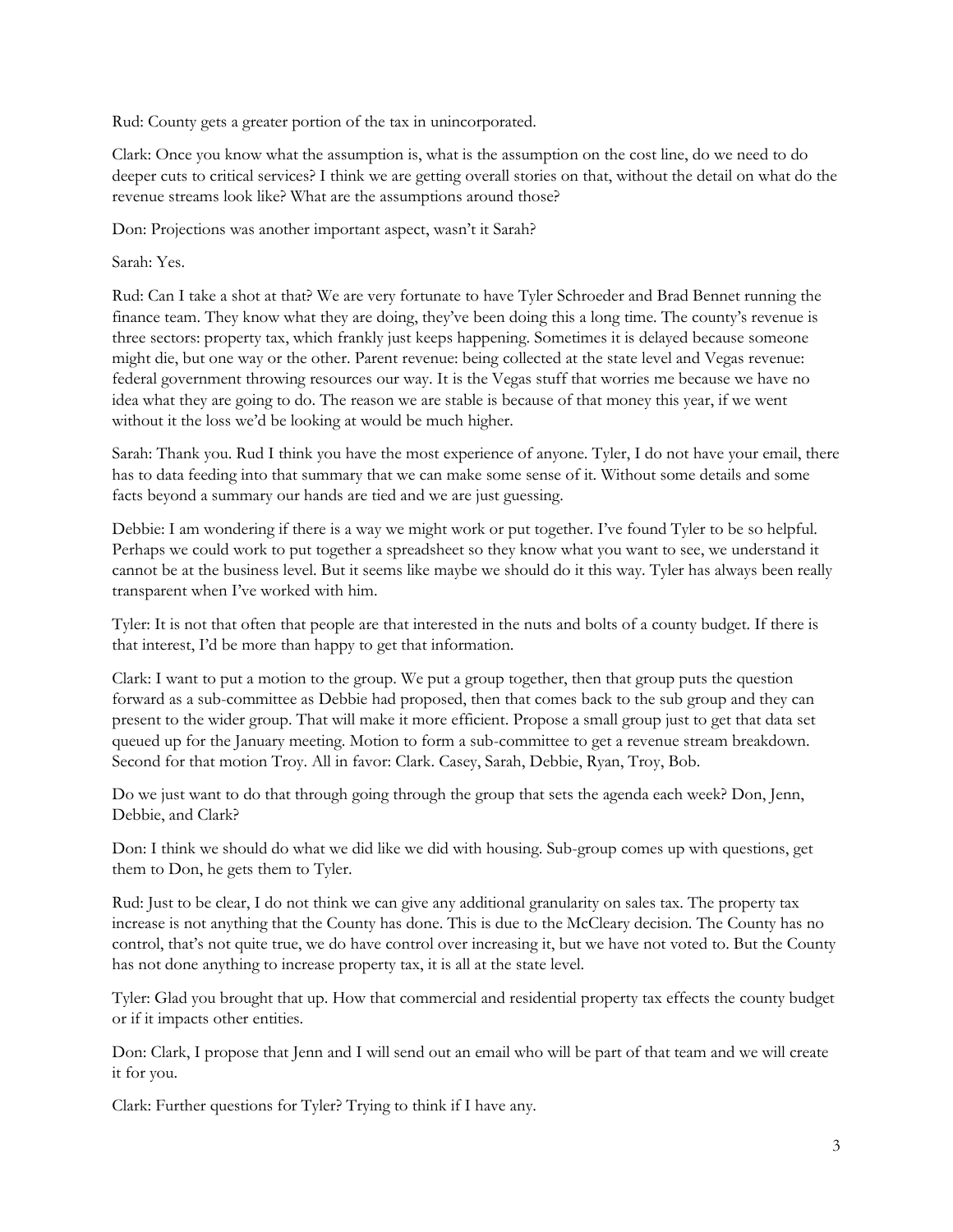Don: Rud giving us an update on any Council business information, things on the docket.

Rud: There's not much. I'd like to use my time on the budget issue. We ran department heads through a 10% and 20% reduction scenario. We are fortunate because of Vegas revenue we were not pushed in this direction. All the department heads took that seriously and gave us scenarios of what that would look like. The damage to the community of going beyond 10%, 20% causes real damage to the services, particularly criminal justice, sheriffs department, all training and supervision eliminated, hopeful that's not the case. The other thing is the good news from this county's perspective is we have no debt. Our assets are paid for, we have decent fund balance in most of the dedicated funds like road fund or what have you, if you had to choose what county you wanted to be in from a financial planning perspective, you are in the right place. There's been good management for a couple decades. One of the key things we are dependent on is the cross border trade, which has completely died. Council has focused on budget issues, we have a light schedule now for the next month because they are technically on a break, playing catch up for the year.

Don: He waited to hear back from Andrew, he is fighting COVID, so not able to attend the meeting and we will update you when we hear from him.

Rud: I assume you are reading reports Erika sends out. One of the things that has been a topic of discussion is the wasted money on the Byron St facility. It is not empty anymore. We have 25 rooms and they are in use now. Numbers are rising rapidly. We are as well prepared as we could be. I'll leave it at that.

Don: Clark did you want to move on?

Ryan: Sorry can I ask a budget question? Tyler, people working remotely versus employees in the community. I do not see more jobs being created, just people moving here. It doesn't feel like, it feels like there is an inverse relationship what we are losing for manufacturing jobs versus people just moving here to use services but work elsewhere?

Don: 700 from Alcoa was the main hit, 250 from Safran will be next year actually. We have had 2-3 new businesses come here. We are not making up for 700 in one position. We are seeing good trends, but clearly when you get a major manufacturer like that who leaves, it will take time to replace it.

Tyler: No not really. When we looked at projections over the years, our county revenue isn't as affected as directly because of one business or another. Even when larger businesses leave. From a general understanding of where the economy is going, use that to project numbers going forward. From a high level.

Michael: This speaks to a personal income tax. Those folks are earning incomes, they may be earning substantial incomes working from home. That means the county and cities are not collecting a B&O tax, no property tax from commercial offices, there's an issue there that the state dealt with related to sales tax. They normalized sales tax to be point of delivery. That's why if it was delivered in Blaine, Blaine gets it versus the purchase having to be made in Blaine. It is not popular for most of us, but if we rely too heavily on sales or property tax, it creates these issues. Related to Ryan and Tyler, we look at economy and cross border trade, but we also can't lose sight of big organization. If Resort Semiahmoo closes, that's a huge impact, but typically we are not looking at single businesses.

Clark: Other docketed issues?

Rud: Not really. Cherry Point and COVID.

Clark: Cherry Point?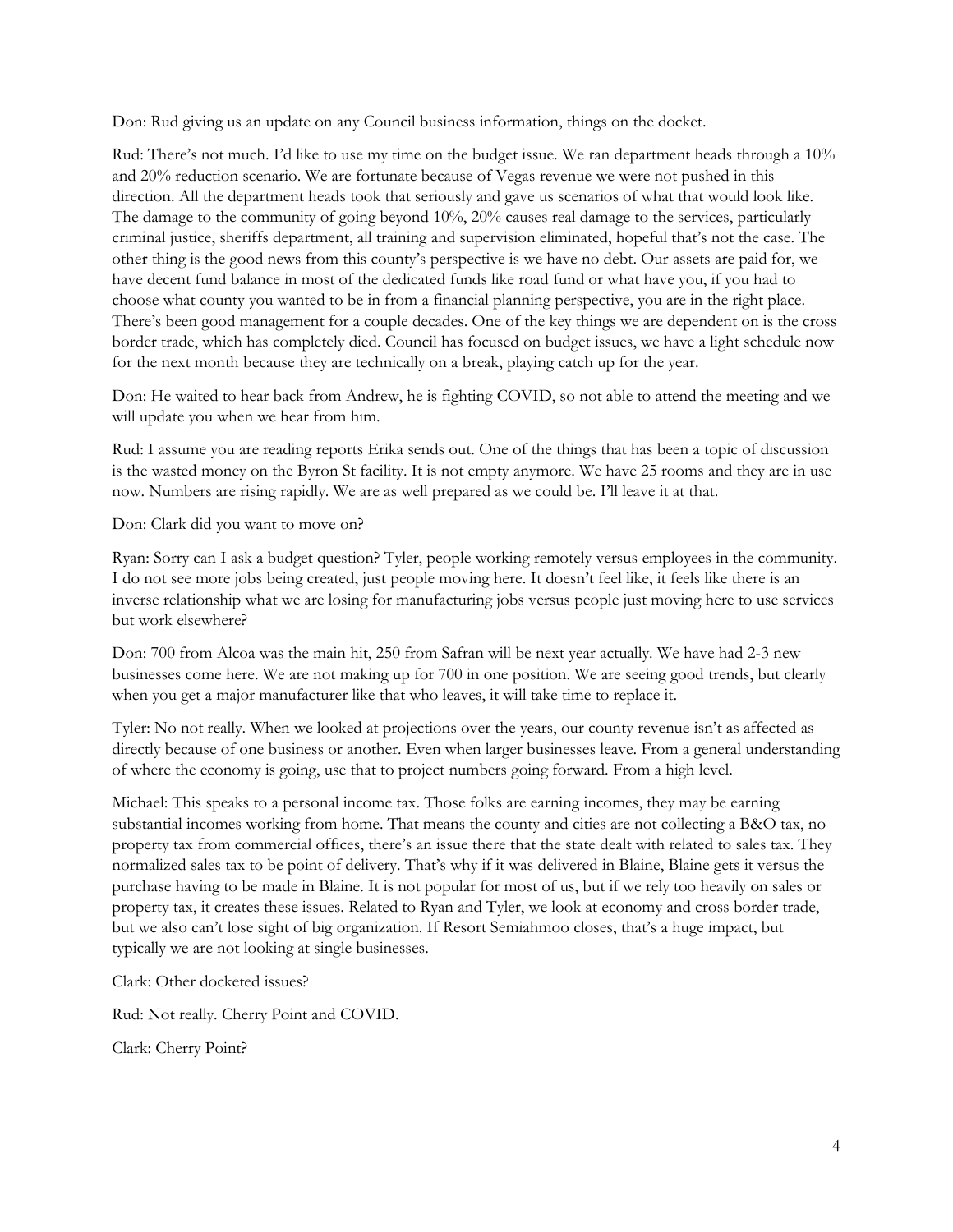Rud: We were going to have a convo last week but industry partners asked us to wait until January. If no other questions, we can go to REP updates.

Don: Quickly, the 3rd round of grants from Commerce was due Friday. First, \$50 million then increased to \$100 million. Commerce had small business grants in special categories, restaurants, gyms, music, bars, all of those things. They changed the process so they did not have to go through the ADO, it went through Commerce to a 3rd party. 25k applications in a week. Less than \$5 million revenue. Those are being processed right now. Unlike the original program, which was first come first serve, they broke down in terms of need. 8k applications in the first three hours. We know there's a lot of need.

For business and commerce: Harcourt has signed a lease with Korger, a German tech company. They have leased entire second floor of Granary and some additional space and they will be hiring 120 tech jobs. Good news to get some Waterfront moving, more tech jobs. One of his questions to Bob, is that a good thing, does that challenge Bob for employment? He's been very supportive of having competition, would love to hear his opinion on impacts on Faithlife, excited the waterfront will get a kick as well as some higher paying jobs coming to the market.

Then, we continue to close this year out. Broadband, we are working on a lot. Working on housing and daycare, childcare, and a number of things.

Gina: With the grant program, they are still having it open. They want to show the need to the federal delegations so we can get HEROES Act, even though they are giving priority to restaurants and bars. All businesses are encouraged to apply. We have requested to Commerce to get our distribution list. They are trying to distribute it equitably. King and Snohomish and Pierce are likely to get the most. The other thing Commerce is working on is to do some small dollar loans to provide access to capital to businesses that do not normally have access to capital. Affordable housing, the Port is working with the Whatcom Community Foundation on the waterfront on Millworks, which is an affordable housing project. That is something we are actively involved with.

Ken: Can you tell us which business sectors got the most of the grants? Where did it go?

Gina: To the food and beverage.

Don: Music venues, gyms. All of the industries forced to close. \$100 million in grants.

Gina: An additional \$30 million in loans.

Ken: And are most of those to restaurants and bars?

Gina: We do not have the numbers yet for 3.0. We can look for what is distributed already.

Ken: I just want to throw in there, the environment depressing all industries, including retail. If no one is going to restaurants, no one is going to retail. Just using the shutdown metric is one I think is necessarily good or appropriate. I'd like to see that defined differently.

Don: We can forward to the list of priorities from Commerce.

Ken: We looked at it. There were retail people I knew who didn't even bother applying because they felt it was so skewed.

Gina: Unfortunately, those decisions were made at the upper levels of Commerce. Encourage all to apply so that they can see the need and impact on all the industries.

Ken: The week they shutdown the restaurants, my wife got 5 customers in her restaurant the entire week.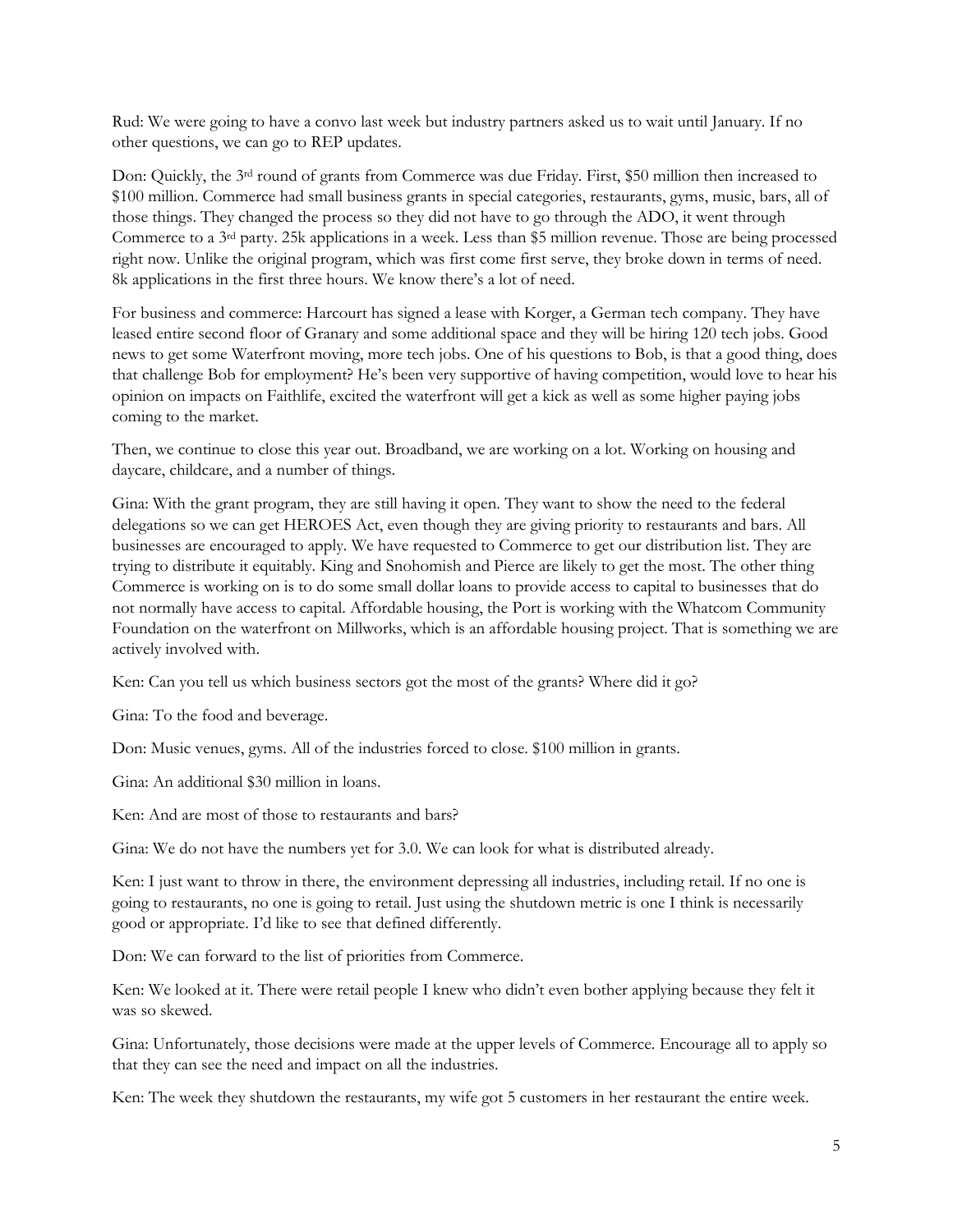Don: From what we understand on the next package. We believe it will be more similar to what we were working with before, impacted businesses not specific industries.

Rud: Wants to do a shout out, we got a report of the CARES Act funding by county and jurisdiction. It is stunning to me the number of counties who have invoiced zero to date. A lot have invoiced zero. Whatcom County has been aggressive at invoicing, which is why we've been able to spend additional monies. We can all contribute to making sure when there is more money at the front of the line.

Clark: What do you attribute it to?

Rud: Counties on East side are more likely to say, we shouldn't take the money. Maybe a lack of administrative capacity. Borders on gross negligence.

Clark: What happens to it?

Rud: It goes back to the state and the state is desperately trying to spend it because otherwise it goes back to the feds.

Don: Also there are some ADOs that have 1 staff person who do not have the capacity to spend it or come up with new programs.

Rud: Benton County, \$15 million, 1 spent, Pacific County, zero expenditures to date…

Clark: So Whatcom County?

Rud: We've spent everything. One thing we can do is to make sure we get our ducks in a line.

Don: The seven cities and county together worked well to spend the money and that had a really positive effect.

Clark: Debbie did you have a question?

Debbie: IT connectivity, I know you've been working hard on funding and processing. Do we have any sense of connectivity by school districts yet? How are they fairing?

Gina: We are due to do an update. Some of them are overwhelmed. With Ziply and Comcast codes, we need to do an update. We know that approximately about 40% of the kids that expressed need have gotten connectivity. Just as of recently, they were able to get Comcast codes, so we hope this will increased by now. Those codes were funded by OSPI, kids could have 9.95 internet unlimited.

Debbie: That helps provide for low income students, affordable service plan. One of my clients in MBF, we are collateralizing a loan with pogo zone to get on Stewart Mountain, working on North County. There are a group of students really falling behind. Concerned about that.

Don: How can we expand the system as quickly as possible? We will be asking EDI fund for money to quicken the pace.

Clark: We are at 1204 trying to keep to time on the agenda. Sector updates and comments from the public. Flip that and see if we have comments from the public first, to make sure we have time. Roll call there.

Mauri or Guy, any comments? No comments.

Sector updates.

Bob?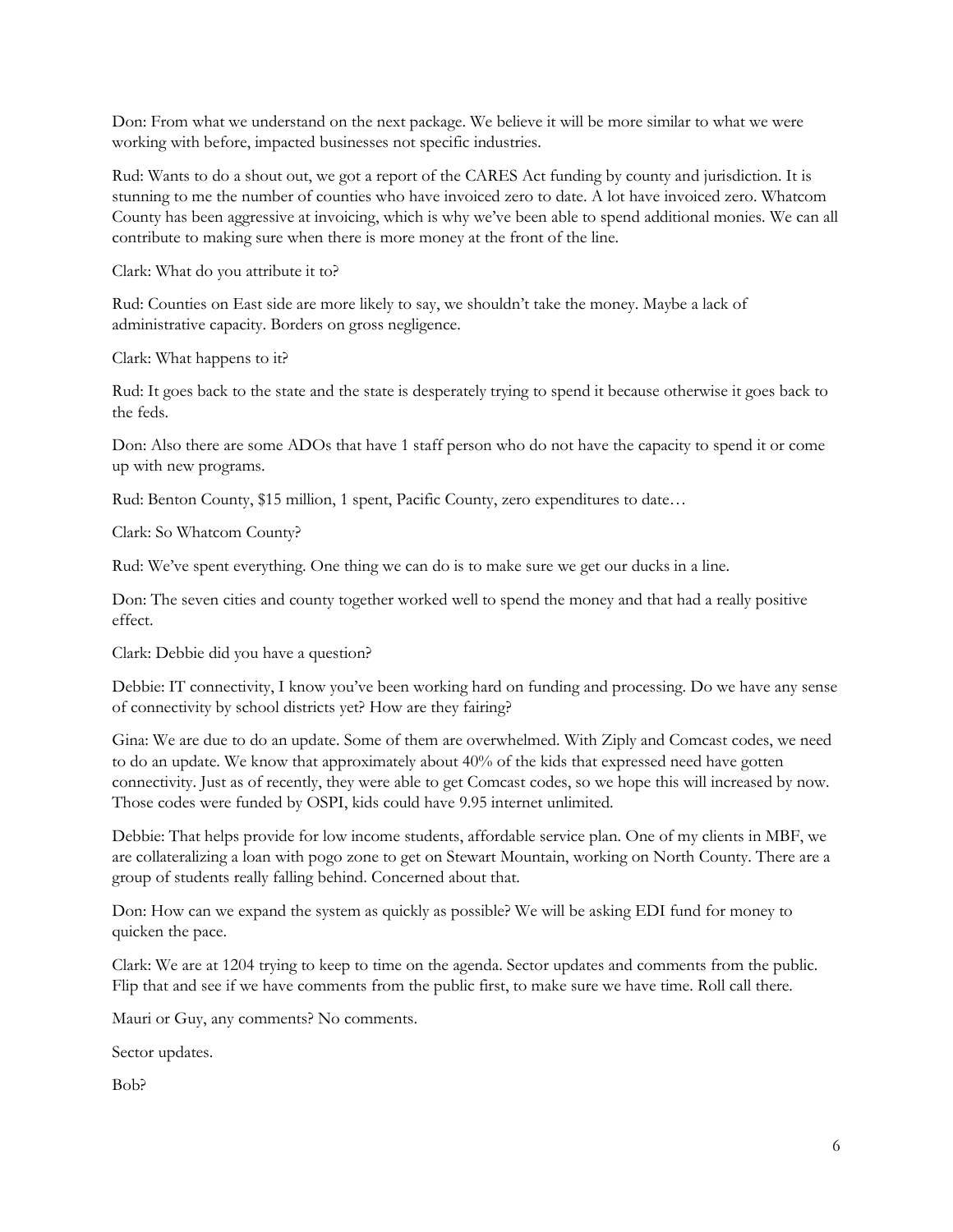Bob: Faithlife is doing well. I don't know much about the rest of the sector. If you do not intentionally reach out with a zoom call, you disconnect. We are becoming more distributed, this will probably stick. We've hired two new executives, one in Seattle, one in Colorado. WE are hiring software developers nationwide. We have no concerns where people are in the hiring and that will force to stay more remote even when we are back in the office. When half the team is remote in another state, meetings will still be on zoom. Long term changes I do not understand yet.

In terms of bringing other tech companies, that's great. Parents talk on soccer game sidelines. You gain and lose people. I'd like to see 5 Faithlife sizes companies in Bellingham. Supportive of that and if I can help in the recruiting or encouraging people to choose Bellingham or Whatcom COunty, we are all for that.

#### Don: You acquired another company?

Bob: We acquired a product line at two different companies. One we took over an office in PA, so now we have over 20 people in NE PA. So now PA, Mexico, we have satellite offices. In the other, they were all remote that we took over. About 15% headcount growth through those product acquisitions.

#### Debbie: Congrats!

Don: And that doesn't cause any housing issues! Andrew is not in the hospital, but very sick. He won't be able to do an update.

Debbie: I thought I'd just do a run down on hospital and payers landscape. As you look across the nation, there are 6100 hospitals, 24% investor own, 56% nonprofit, 7.8 million employees, hospitals are really, when you look at financials, very labor intensive, 60% revenue is government. What we would see as bad debt, they see as contractual allowance. Long term solvency is becoming an issue with nonprofits and rural facilities. 185,000 infections, 11 infections per hospital. Varies hugely by community. Estimated deaths is 375k by end of year, vaccine started today with healthcare workers. Hospital revenues are shrinking \$50billion a month, a lot that is cut backs to nonessential services, which interesting has very positive impacts to payer world. Some hospitals more hurt than others. Some CARES declined by for profit systems. ACU declined billions in CARES act.  $\frac{3}{4}$  nonprofits it is not the same. She is on the board of a hospital going through bankruptcy, so hospitals are reducing operating costs, price transparency, digital environment, now with COVID, staff are concerned. Middle aged workers are at risk. 800 hospital workers have died.

Payer side. Health spending has gone down for the first time since the 1960s, that is expected to reverse next year as elective services and preventative care, people are not getting care that they need because they aren't going due to covid. Hits to earnings due to covid, but some are profiting. Year to date spending is down, that's even with increased spending for drugs. Payers are waiving copays to do with COVID. Spending on health services fell by 32%. Massive decrease in claims payments. Drop off and outpatient care and a lot of therapeutic care is not being accessed, people may return with worsened conditions due to lack of care. A lot of studies happening in these areas.

There's a lot of innovation. Social determinants of health is becoming a focus of payers. They have not directed funds back to communities. Social isolation, food, security, and the like. Pest control, meal delivery, innovative partnerships happening. Humana contact is working with Lyft, healthcare service component, transporting people to appointments. They also needed to be able to utilized landlines for elderly population. Delivery groceries and prescriptions. \$75 million in home tests and masks.

Another thing she is seeing from payers, Papa Pals, provides support to families and elders that has gone virtual, so they are connected to the internet. May not be able to come inside, but still connected. Interesting partnerships with small start ups and large payers. Pre COVID, one of the United Senior vets who did a presentation on food security and isolation issues. They recommend members take on services so their claims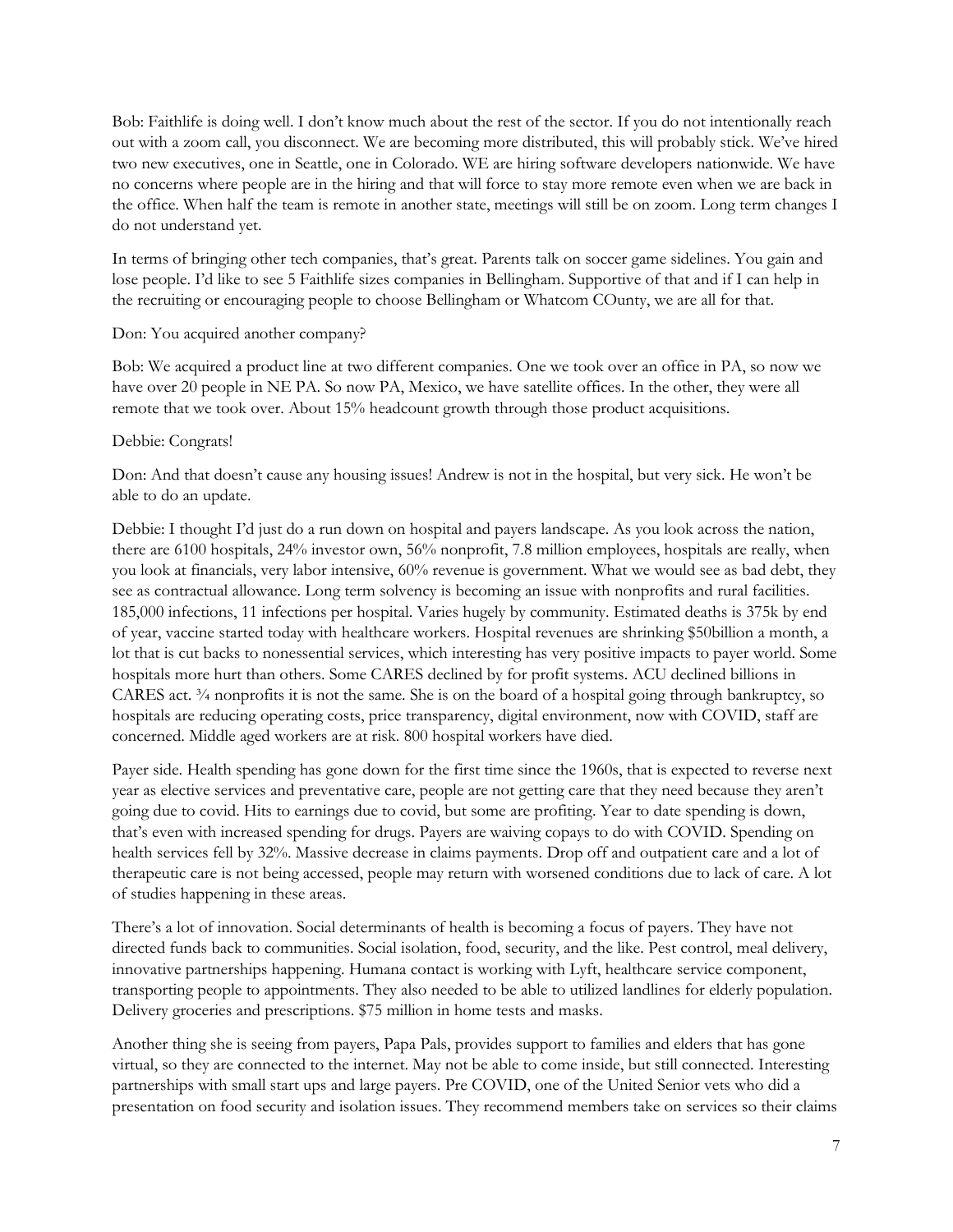are going down. How does that transfer to the community services? They would be happy to provide data on how efficient and effective those services are. A lot of work to be done still. Some silver lining has shown the huge discrepancy on gaps between have and have nots. Good news is movement large for profits are starting to address issues and pay for members. Hope on the horizon.

## Clark: Any questions?

Rud: I'm worried about burnout from County Health staff and St Joe's staff.

Debbie: It's huge. Behavioral health is a top priority from payers and big firms like United and Humana. Was on a conference call with 150 from business leaders in health, a lot of the focus was on stress, burnout, what does recovery actually look like? Some discussion around zoom free days. It is difficult for people to do selfcare, the need for employers to really call this out and make the concept mental health is as important as physical health. It is something that has to be normalized. More check in calls. Larger employers were talking about as they are managing a remote workforce, someone who took on 75 employees and hasn't met any of them because they were hired and assigned remotely. It is hard to pick up on underlying issues or health problems with your employees. Not a lot of big answers but a lot of small answers.

Rud: If you find anything that talks about how to protect healthcare workers, please share with us

#### Debbie: I will

Don: I want to provide an alternative to St Joe's in North County. Do you think with all the changes in healthcare, that hospitals will grow? Or will there be a shrinkage?

Debbie: Hospitals have good leaderships and will survive. I'm also a realist, in part nonprofit status is a tax status and it is not a business model. It is benefited by tax status. And the community should benefit as such. You will always see issues hospitals are struggling with, our country needs to be in a much more value based approach to healthcare, much better way to engage the consumer voice to find out that some of these problems are isolation. It is not diabetes or others. It is a mental health issue or an impact to survive. We've seen the suicide risk higher than ever. We've seen it across the board. Hospitals and payers have to adapt to that. It is not an easy transition. Some good changes going on with EMR. It would be so much easier to rewrite the healthcare system from scratch.

Clark: Quick update. Macro numbers. 77-88\$ billion industry. Outdoor industry is 5.2 million jobs in terms of direct employment. On GDP, that's \$459 billion, 2.1% of total GDP, at a state level it ranges. In WA, that's 2% of GDP, with direct employment 201k, 22.6 billion consumer spending. 7.6 billion is payroll, 2.3 billion in state revenue. 2013 numbers. What I'm hearing in terms of how business is happening this year, I was listening to an analyst in the industry and compared it to Tale of Two Cities, best and worst of times. I think it is different for what everyone planned. If you are in an accessible price point hard goods category that is readily available, people are replacing a lot of travel monies with gear monies. Air BNB and VRBO numbers are up within a couple hundred miles of travel from home. If relying on flights, those numbers are way off.

Similarly, certain sectors, in production, we were chugging along at a nice growth clip through mid-March and dropped straight off. Both production and sales. We were anticipating at Gearaid a potential loss of 20-30%, what do we do with expenses and everything else? A lot of people did the same, pumped the breaks on the supply chain. REI, MEC, some large chain stores, some of our biggest customers were closed and furloughing employees, that was a dark moment. But what we saw that the bounce we got was faster and it was also not even throughout the industry.

High price point apparel people want to go in store to try on. They'd be reluctant to buy online.

Casual apparel got hit harder. If product was available, need driven or want driven in good price categories.